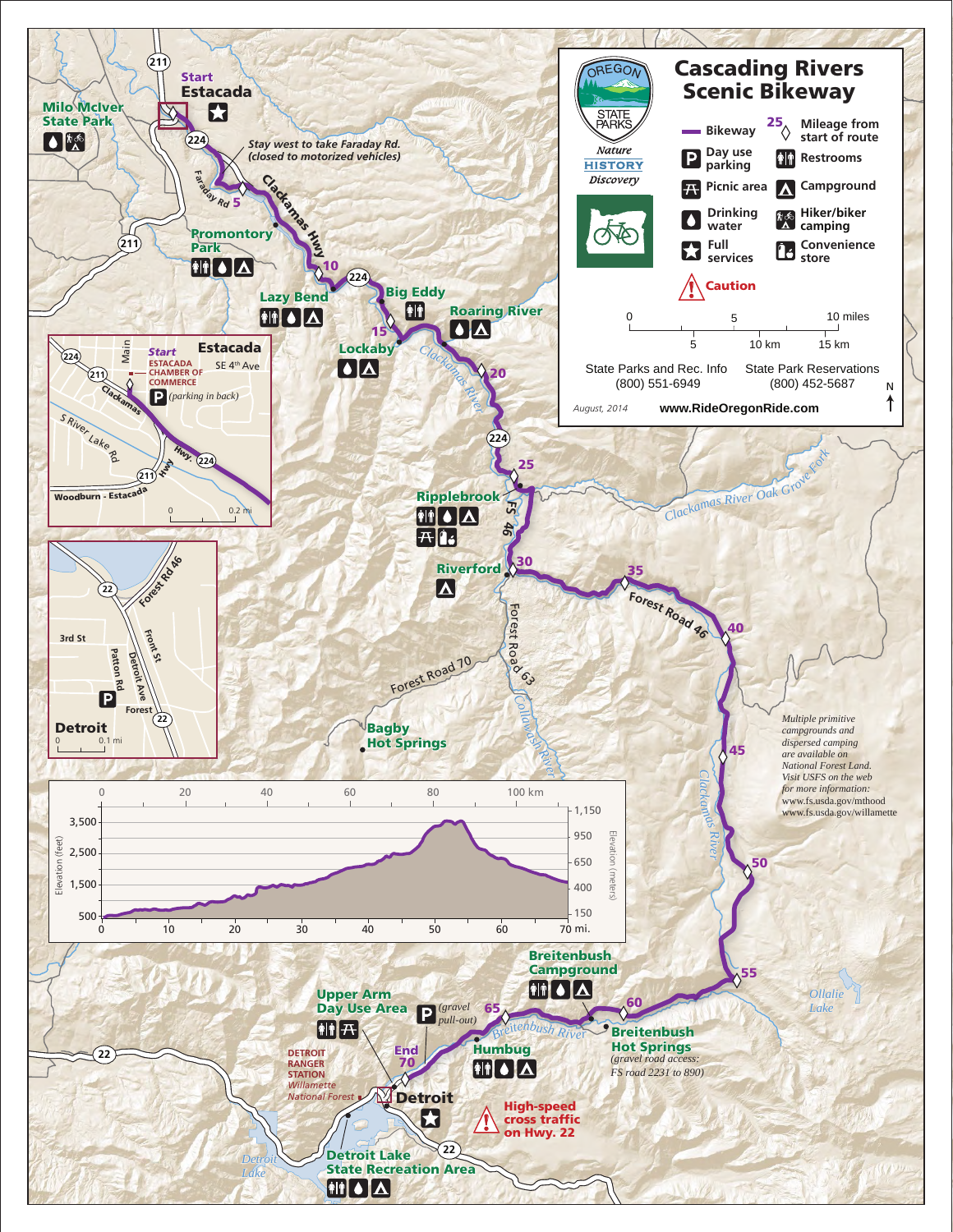

## **Cascading Rivers Scenic Bikeway (Detroit Start)**



| Mile-<br>point | <b>Directions</b>                          | <b>Notes/Points of Interest</b>                                                                                                                                                                                                        |
|----------------|--------------------------------------------|----------------------------------------------------------------------------------------------------------------------------------------------------------------------------------------------------------------------------------------|
| $0.0\,$        | Northeast on NF-46 from gravel<br>pull-out | Route starts at gravel pull-out 1.3 miles northeast<br>of intersection of NF-46 and OR-22 in Detroit.<br>Overnight parking (up to 72 hours) available in<br>Detroit on west side of Patton Rd south of<br>intersection with Forest Ave |
| 0.0            | Continue on NF-46                          | Multiple primitive campgrounds and dispersed<br>camping sites on Willamette National Forest                                                                                                                                            |
| 3.2            | Continue on NF-46                          | Humbug Campground (USFS) - restrooms, water                                                                                                                                                                                            |
| 8.1            | Continue on NF-46                          | Breitenbush Campground (USFS) - restrooms,<br>water                                                                                                                                                                                    |
| 15.2           | Continue on NF-46                          | Enter Mt Hood National Forest - multiple<br>primitive campgrounds and dispersed camping<br>sites                                                                                                                                       |
| 15.2           | Continue on NF-46                          | Summit - 3,583 feet                                                                                                                                                                                                                    |
| 21.8           | Continue on NF-46                          | Ollalie Lake Resort area 13 miles right on gravel<br>NF-4690                                                                                                                                                                           |
| 39.7           | Continue on NF-46                          | Riverford Campground (USFS) - restrooms, no<br>water                                                                                                                                                                                   |
| 39.7           | Continue on NF-46                          | Bagby Hot Springs parking area and trailhead -<br>8.5 miles left on NF-63 & NF-70                                                                                                                                                      |
| 43.4           | Continue onto OR-224                       |                                                                                                                                                                                                                                        |
| 43.9           | Continue on OR-224                         | Ripplebrook - restrooms, water, camp store,<br>campground, picnic area                                                                                                                                                                 |
| 47.8           | Continue on OR-224                         | Three Lynx Powerhouse visible through the trees<br>on east side of river                                                                                                                                                               |
| 49.5           | Continue on OR-224                         | Geologic feature - The Narrows (rock formations<br>along Clackamas River                                                                                                                                                               |
| 51.4           | Continue on OR-224                         | Roaring River Campground (USFS) - restrooms,<br>water                                                                                                                                                                                  |
|                | 54.0 Continue on OR-224                    | Lockaby Campground (USFS) - restrooms, water                                                                                                                                                                                           |
| 57.8           | Continue on OR-224                         | Big Eddy Picnic Area (USFS) - restroom, no<br>water                                                                                                                                                                                    |
| 58.9           | Continue on OR-224                         | Lazy Bend Campground (USFS) - restrooms,<br>water                                                                                                                                                                                      |
| 60.1           | Continue on OR-224                         | Geologic feature - Big Cliff (large rock<br>outcropping)                                                                                                                                                                               |
| 62.2           | Continue on OR-224                         | Promontory Park - boat rentals, campground,<br>restrooms, water                                                                                                                                                                        |
| 63.4           | Left on Faraday Rd                         |                                                                                                                                                                                                                                        |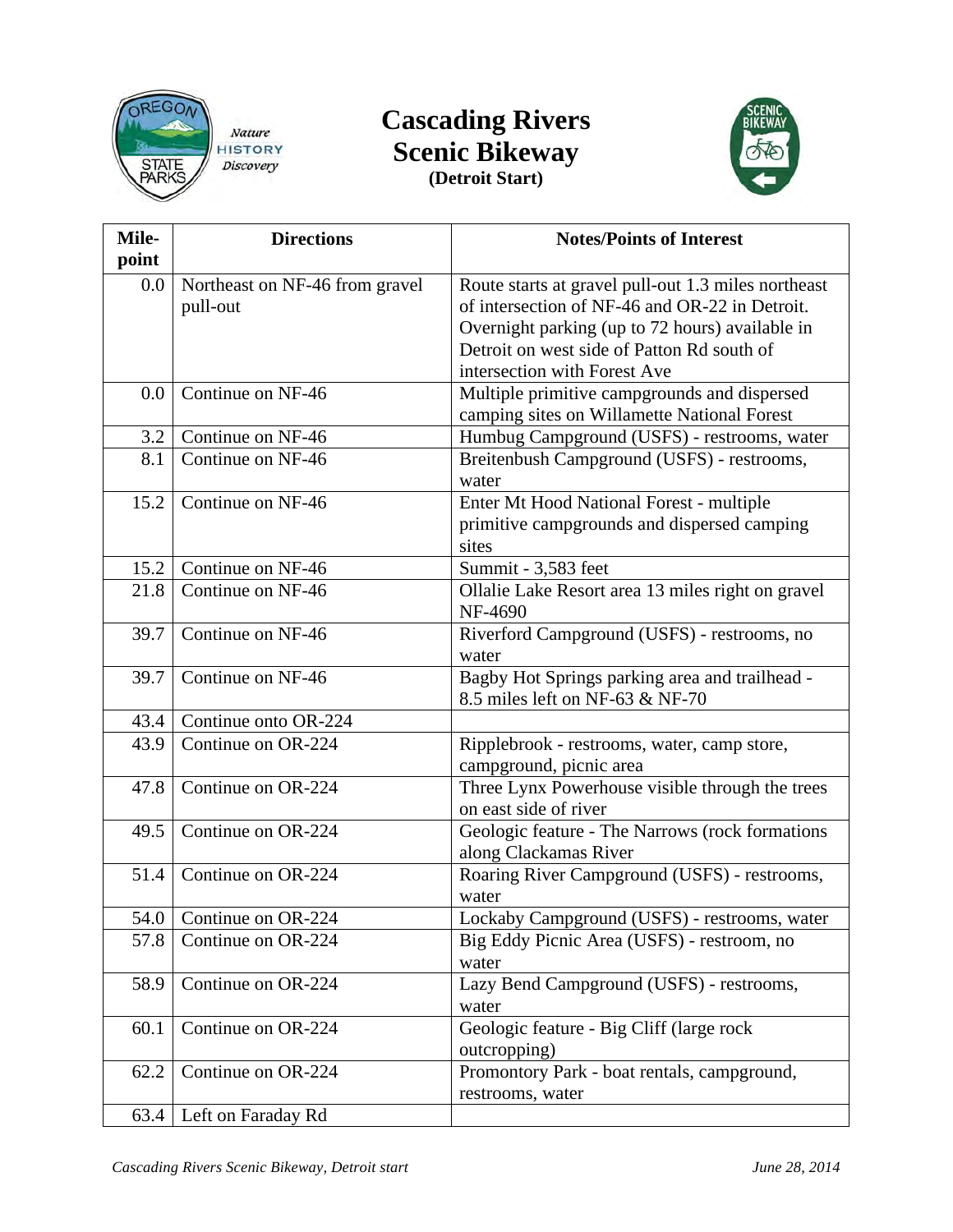| <b>Mile-</b><br>point | <b>Directions</b>                   | <b>Notes/Points of Interest</b>                                      |
|-----------------------|-------------------------------------|----------------------------------------------------------------------|
| 63.7                  | Continue on Faraday Rd              | Continue past gate onto road with restricted motor<br>vehicle access |
| 64.9                  | Continue on Faraday Rd              | Faraday Dam                                                          |
| 66.4                  | Continue on Faraday Rd              | Cazadero Dam                                                         |
| 68.4                  | Left on OR 224                      |                                                                      |
| 69.6                  | Right on Main St                    |                                                                      |
|                       | 69.6 Route ends at Estacada Chamber |                                                                      |
|                       | of Commerce on Main St              |                                                                      |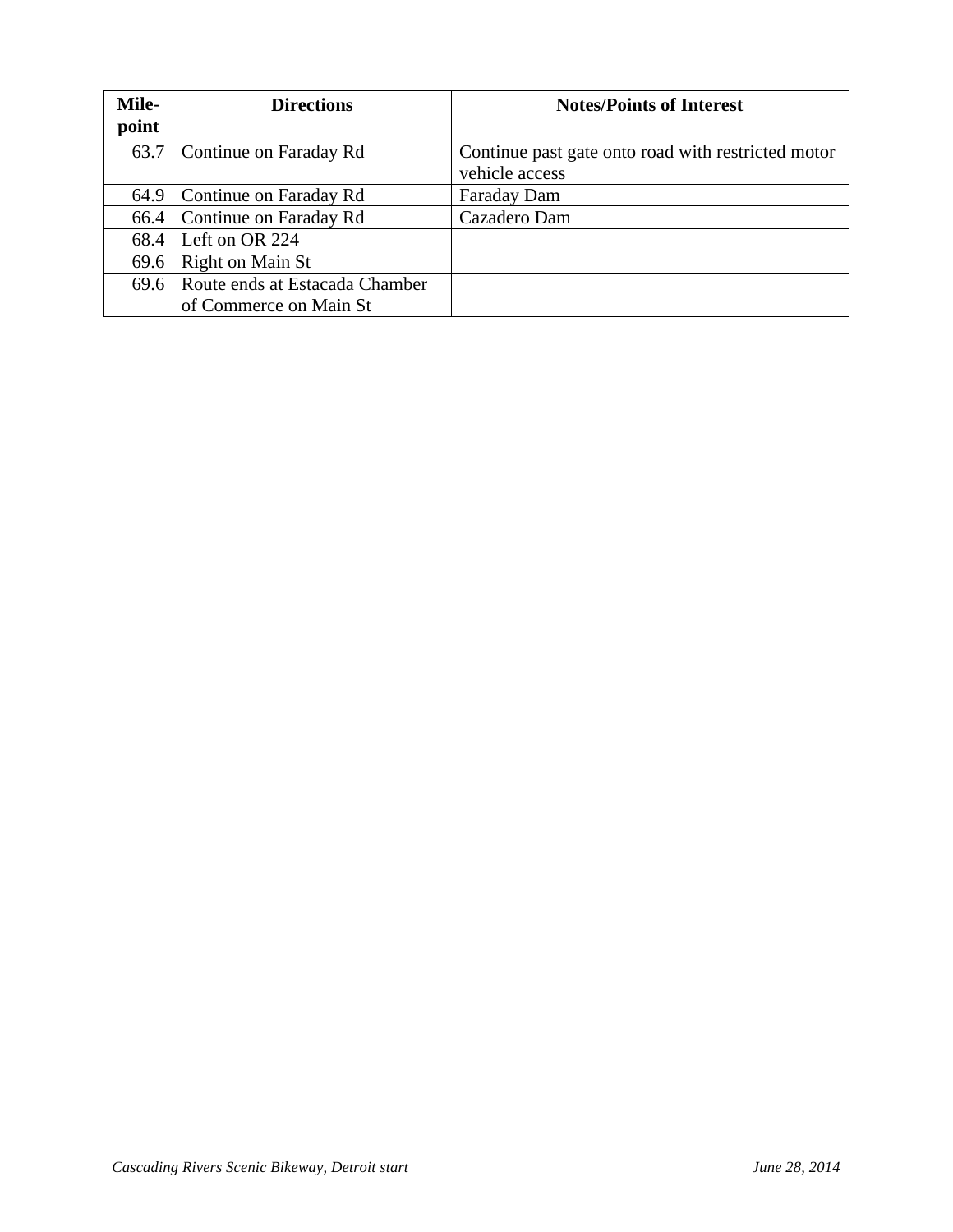

## **Cascading Rivers Scenic Bikeway (Estacada start)**



| Mile-<br>point | <b>Directions</b>                                            | <b>Notes/Points of Interest</b>                                                            |
|----------------|--------------------------------------------------------------|--------------------------------------------------------------------------------------------|
| $0.0\,$        | South on Main St from Estacada<br><b>Chamber of Commerce</b> | Scenic Bikeway route starts at the Estacada<br>Chamber of Commerce on Main St. Overnight   |
|                |                                                              | parking is available at City Hall on weekends and                                          |
|                |                                                              | holidays. Call the city at 503-630-8270 prior to                                           |
|                |                                                              | parking overnight at other times. Longer term                                              |
|                |                                                              | parking is also available at the park and ride lot at<br>5 <sup>th</sup> Ave and Currin St |
| $0.0\,$        | Left on OR-224                                               |                                                                                            |
| 1.3            | R on Faraday Rd                                              |                                                                                            |
| 1.6            | Continue on Faraday Rd                                       | Continue past gate onto road with restricted motor                                         |
|                |                                                              | vehicle access                                                                             |
| 3.3            | Continue on Faraday Rd                                       | Cazadero Dam                                                                               |
| 4.8            | Continue on Faraday Rd                                       | Faraday Dam                                                                                |
| 6.3            | Right on OR-224                                              |                                                                                            |
| 7.5            | Continue on OR-224                                           | Promontory Park - boat rentals, campground,                                                |
|                |                                                              | restrooms, water                                                                           |
| 8.1            | Continue on OR-224                                           | Enter Mt Hood National Forest - multiple                                                   |
|                |                                                              | primitive campgrounds and dispersed camping<br>sites                                       |
| 9.6            | Continue on OR-224                                           | Geologic feature - Big Cliff (large rock                                                   |
|                |                                                              | outcropping)                                                                               |
| 10.8           | Continue on OR-224                                           | Lazy Bend Campground (USFS) - restrooms,                                                   |
|                |                                                              | water                                                                                      |
| 14.0           | Continue on OR-224                                           | Big Eddy Picnic Area (USFS) - restroom, no                                                 |
|                |                                                              | water                                                                                      |
| 15.6           | Continue on OR-224                                           | Lockaby Campground (USFS) - restrooms, water                                               |
| 18.3           | Continue on OR-224                                           | Roaring River Campground (USFS) - restrooms,                                               |
|                |                                                              | water                                                                                      |
| 20.1           | Continue on OR-224                                           | Geologic feature - The Narrows (rock formations                                            |
|                |                                                              | along the Clackamas River)                                                                 |
| 21.9           | Continue on OR-224                                           | Three Lynx Powerhouse visible through the trees                                            |
|                |                                                              | on east side of river                                                                      |
| 25.7           | Continue on OR-224                                           | Ripplebrook - restrooms, water, camp store,                                                |
|                |                                                              | campground, picnic area                                                                    |
| 26.3           | Bear right onto NF-46                                        |                                                                                            |
| 29.9           | Bear left to continue on NF-46                               | Bagby Hot Springs parking area and trailhead -                                             |
|                |                                                              | 8.5 miles right on NF-63 $&$ NF-70                                                         |
| 30.0           | Continue on NF-46                                            | Riverford Campground (USFS) - restrooms, no                                                |
|                |                                                              | water                                                                                      |